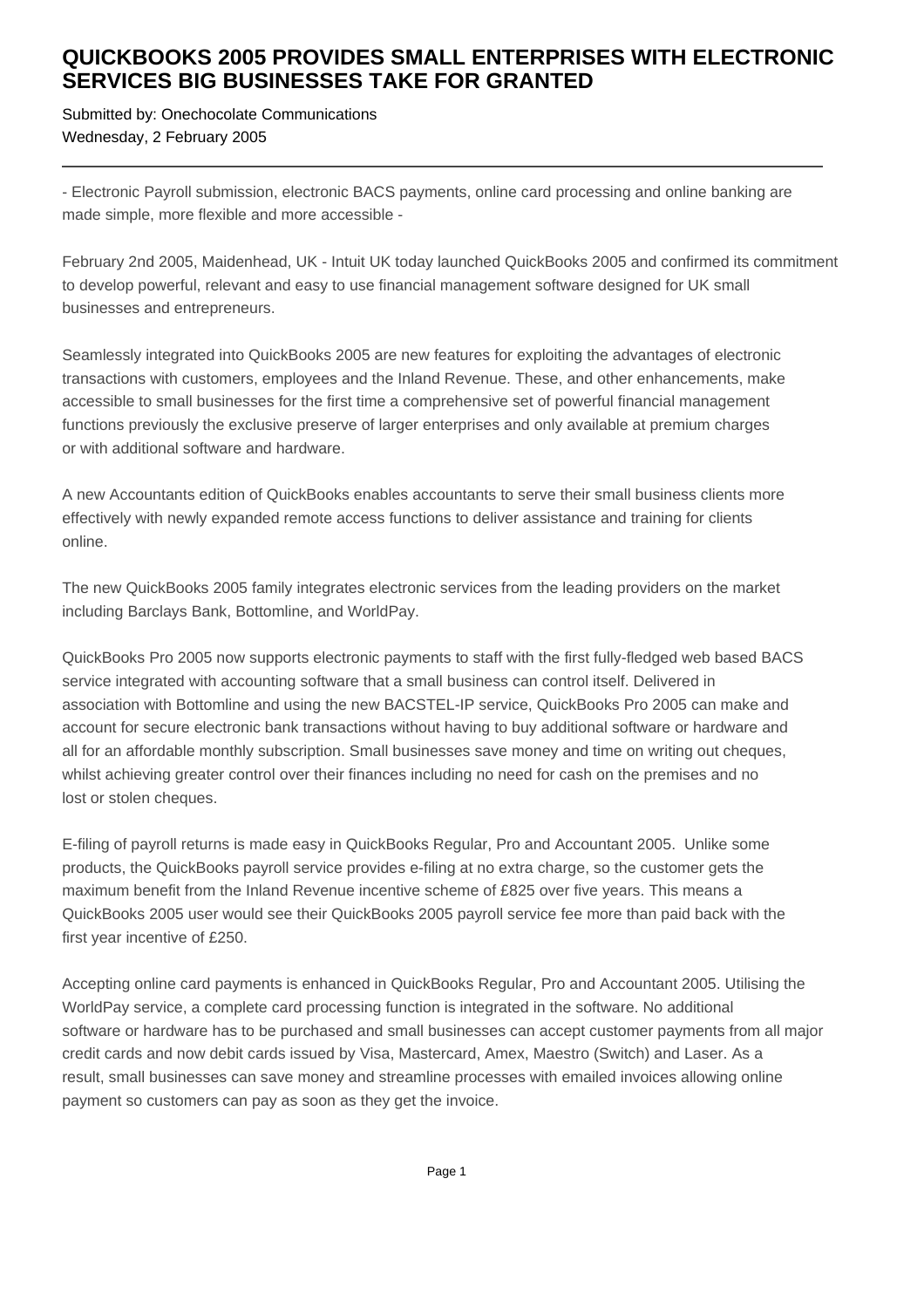Working with Barclays Bank, Intuit has included within QuickBooks Pro full integration with the bank's online banking service. This means bank statements can be automatically reconciled, ending the tedious and sometimes error prone process of doing this job manually.

The Accountants edition of QuickBooks 2005 includes new remote access features that let an accountant directly access their clients' company files on a different computer running QuickBooks. More robust and flexible remote access means savings in time on travel, supports home working and enables an accountant to work on client files and even train clients on QuickBooks without ever leaving their desk.

To ensure users get the full value out of using QuickBooks in their business, Intuit has listened to its customers and developed more intuitive and interactive help features that sense what a user is attempting to do and offer step-by-step advice automatically. The new "Follow Me Help" also includes special in-depth help to de-mystify for example preparation of VAT returns and payroll.

Susan Lazareff, country manager, Intuit UK said: "Small business entrepreneurs want to spend their time running and growing their business rather than book-keeping. That's why we've done even more work to make the QuickBooks software family easier to use, to simplify difficult but essential financial tasks, and be a more powerful tool for clients and their accountants to work together on getting the best value out of well-organised financial management".

We want our customers to be able to fully benefit from doing more business electronically. Larger enterprises have been able to do this for many years now. Making the same capabilities accessible to smaller enterprises means that QuickBooks 2005 users can punch above their weight. They save time and money with faster, more streamlined and integrated electronic processes for managing their finances".

QuickBooks 2005 software is available immediately from www.intuitshop.co.uk or major retailers.

## Editors Notes:

The QuickBooks 2005 family is designed to follow a small business from a successful birth through to thriving maturity, ensuring that finances are always well managed. The editions of QuickBooks 2005 are: QuickBooks SimpleStart for first-time entrepreneurs; QuickBooks Regular 2005 for young and growing businesses; QuickBooks Pro 2005 for small businesses with more complex, confident needs; and QuickBooks Accountant 2005.

Pricing for QuickBooks Regular 2005 starts from £149.95; QuickBooks Pro 2005 £299.95; and QuickBooks Accountants Edition 2005 £449.95. QuickBooks SimpleStart costs £79.95.

## About Intuit UK

The UK subsidiary of Intuit Inc., Intuit UK specialises in providing small businesses with financial management software and services that make their business life easier and more profitable. Intuit has teamed up with more than 1,700 professional advisers including accountants, as well as high street banks and other service providers to help small businesses at every stage of their life.